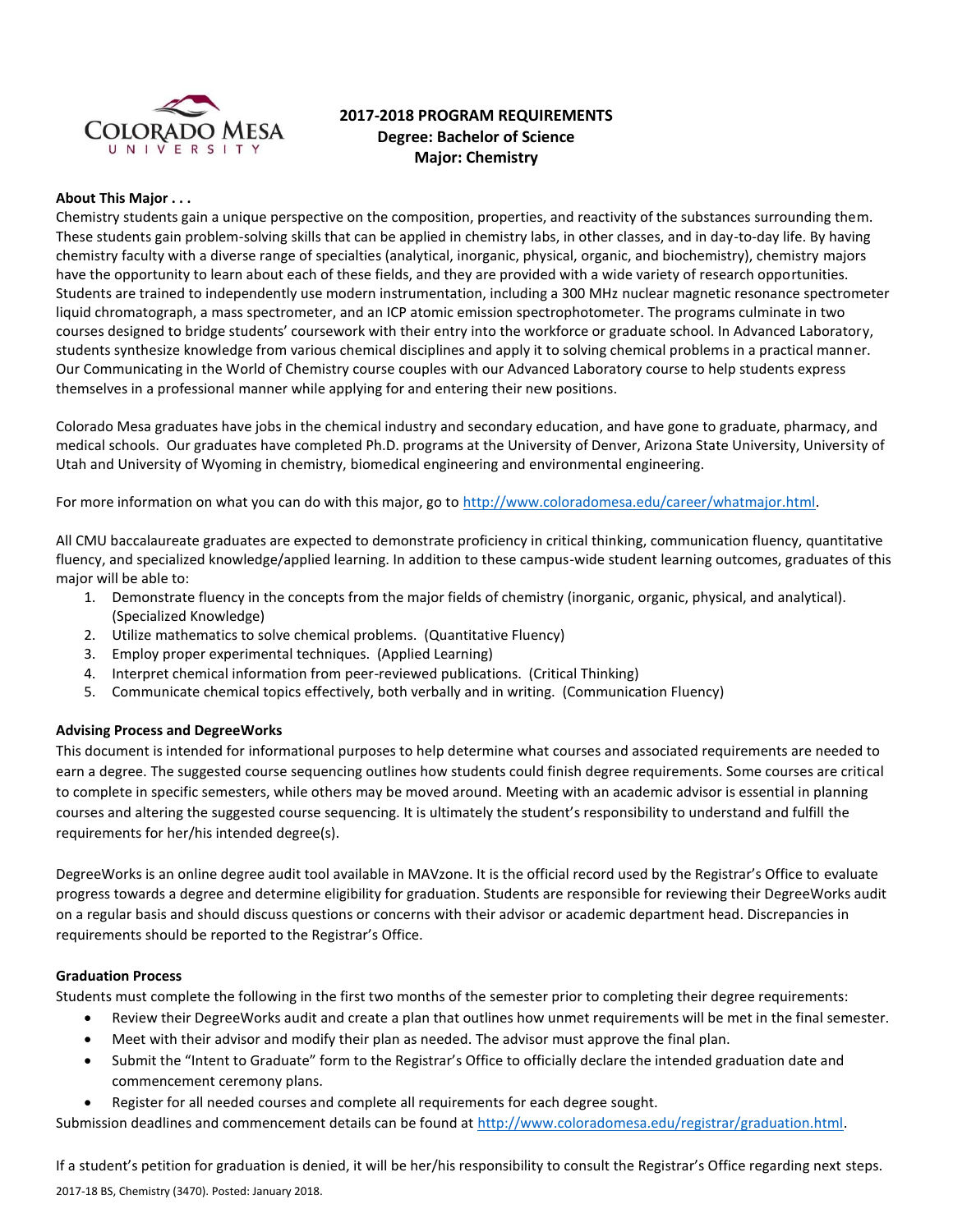# **INSTITUTIONAL DEGREE REQUIREMENTS**

The following institutional degree requirements apply to all CMU baccalaureate degrees. Specific programs may have different requirements that must be met in addition to institutional requirements.

- 120 semester hours minimum.
- Students must complete a minimum of 30 of the last 60 hours of credit at CMU, with at least 15 semester hours in major discipline courses numbered 300 or higher.
- 40 upper-division credits (an alternative credit limit applies to the Bachelor of Applied Science degree).
- 2.00 cumulative GPA or higher in all CMU coursework.
- A course may only be used to fulfill one requirement for each degree/certificate.
- No more than six semester hours of independent study courses can be used toward the degree.
- Non-traditional credit, such as advanced placement, credit by examination, credit for prior learning, cooperative education and internships, cannot exceed 30 semester credit hours for a baccalaureate degree; A maximum of 15 of the 30 credits may be for cooperative education, internships, and practica.
- Pre-collegiate courses (usually numbered below 100) cannot be used for graduation.
- Capstone exit assessment/projects (e.g., Major Field Achievement Test) requirements are identified under Program-Specific Degree Requirements.
- The Catalog Year determines which program sheet and degree requirements a student must fulfill in order to graduate. Visit with your advisor or academic department to determine which catalog year and program requirements you should follow.
- See "Requirements for Undergraduate Degrees and Certificates" in the catalog for a complete list of graduation requirements.

# **PROGRAM-SPECIFIC DEGREE REQUIREMENTS**

A "C" or higher is required in all major and foundation courses.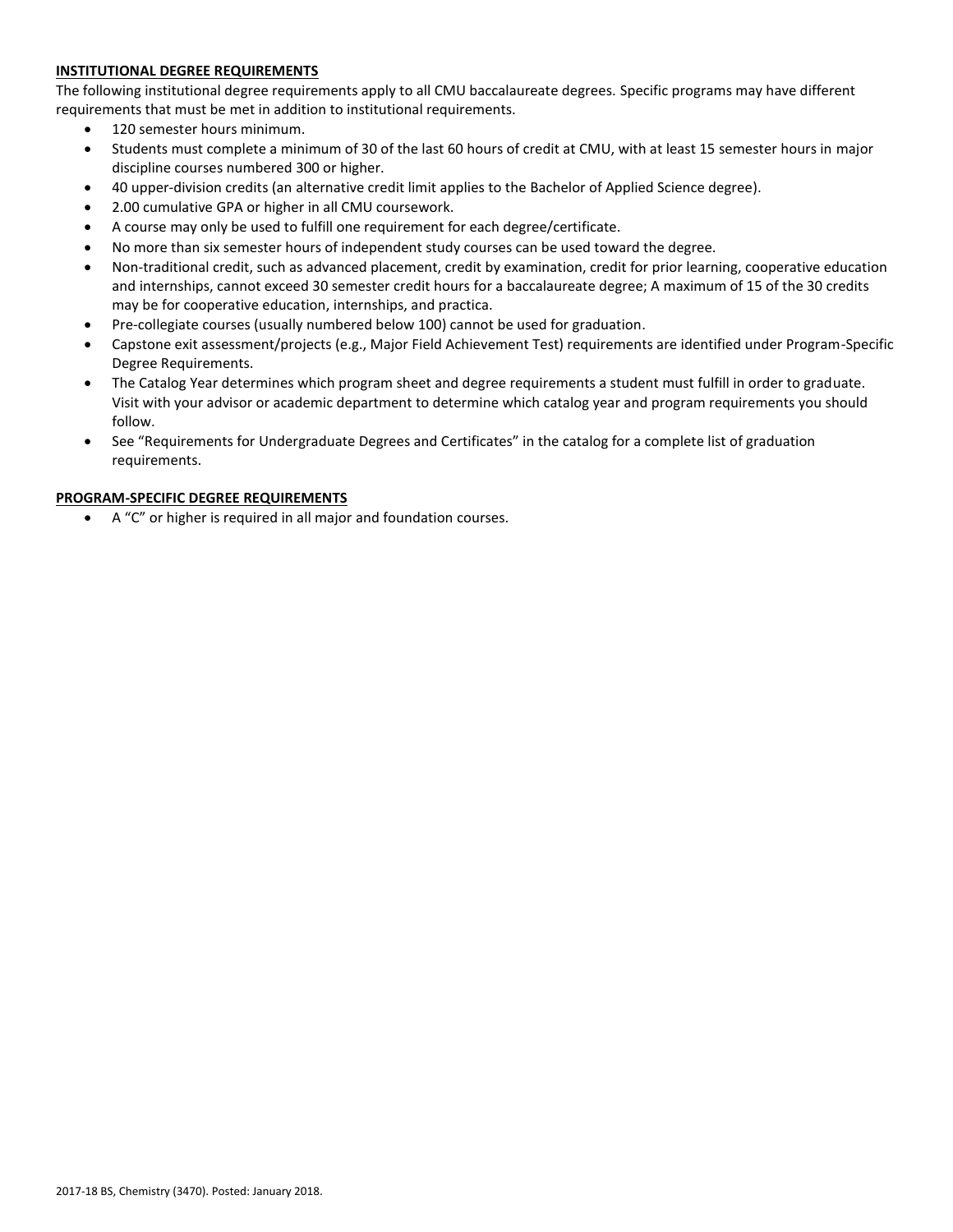### **ESSENTIAL LEARNING REQUIREMENTS** (31 semester hours)

See the current catalog for a list of courses that fulfill the requirements below. If a course is an Essential Learning option and a requirement for your major, you must use it to fulfill the major requirement and make a different selection for the Essential Learning requirement.

**English** (6 semester hours, must receive a grade of "C" or better and must be completed by the time the student has 60 semester hours.)

- $\Box$  ENGL 111 English Composition (3)
- $\Box$  ENGL 112 English Composition (3)

**Mathematics** (3 semester hours, must receive a grade of "C" or better, must be completed by the time the student has 60 semester hours.)

- $\Box$  MATH 151 Calculus I (5)
	- 3 credits apply to the Essential Learning requirements and 2 credits apply to foundation credit

### **Humanities** (3 semester hours)

 $\Box$  Select one Humanities course (3)

### **Social and Behavioral Sciences** (6 semester hours)

- $\square$  Select one Social and Behavioral Sciences course (3)
- $\square$  Select one Social and Behavioral Sciences course (3)

#### **Natural Sciences** (7 semester hours, one course must include a lab)

- $\Box$  Select one Natural Sciences course (3)
- $\Box$  Select one Natural Sciences course with a lab (4)

#### **History** (3 semester hours)

 $\Box$  Select one History course (3)

#### **Fine Arts** (3 semester hours)

 $\Box$  Select one Fine Arts course (3)

# **OTHER LOWER-DIVISION REQUIREMENTS**

# **Wellness Requirement** (2 semester hours)

- $\Box$  KINE 100 Health and Wellness (1)
- $\Box$  Select one Activity course (1)

# **Essential Learning Capstone** (4 semester hours)

Essential Learning Capstone must be taken after completion of the Essential Learning English and Mathematics requirements, and when a student has earned between 45 and 75 hours.

- $\Box$  ESSL 290 Maverick Milestone (3)
- $\square$  ESSL 200 Essential Speech (1)

# **FOUNDATION COURSES** (17 semester hours, must pass all courses with a grade of "C" or higher)

- $\Box$  MATH 151 Calculus I (2)
- $\Box$  MATH 152 Calculus II (5)
- $\Box$  One of the following sets of courses: PHYS 131 - Fundamental Mechanics (4) with PHYS 131L - Fundamental Mechanics Laboratory (1) PHYS 111 - General Physics (4) with PHYS 111L - General Physics Laboratory (1)
- $\Box$  One of the following sets of courses:
	- PHYS 132 Electromagnetism and Optics (4) with PHYS 132L Electromagnetism and Optics Laboratory (1)
	- PHYS 112 General Physics (4) with PHYS 112L General Physics Laboratory (1)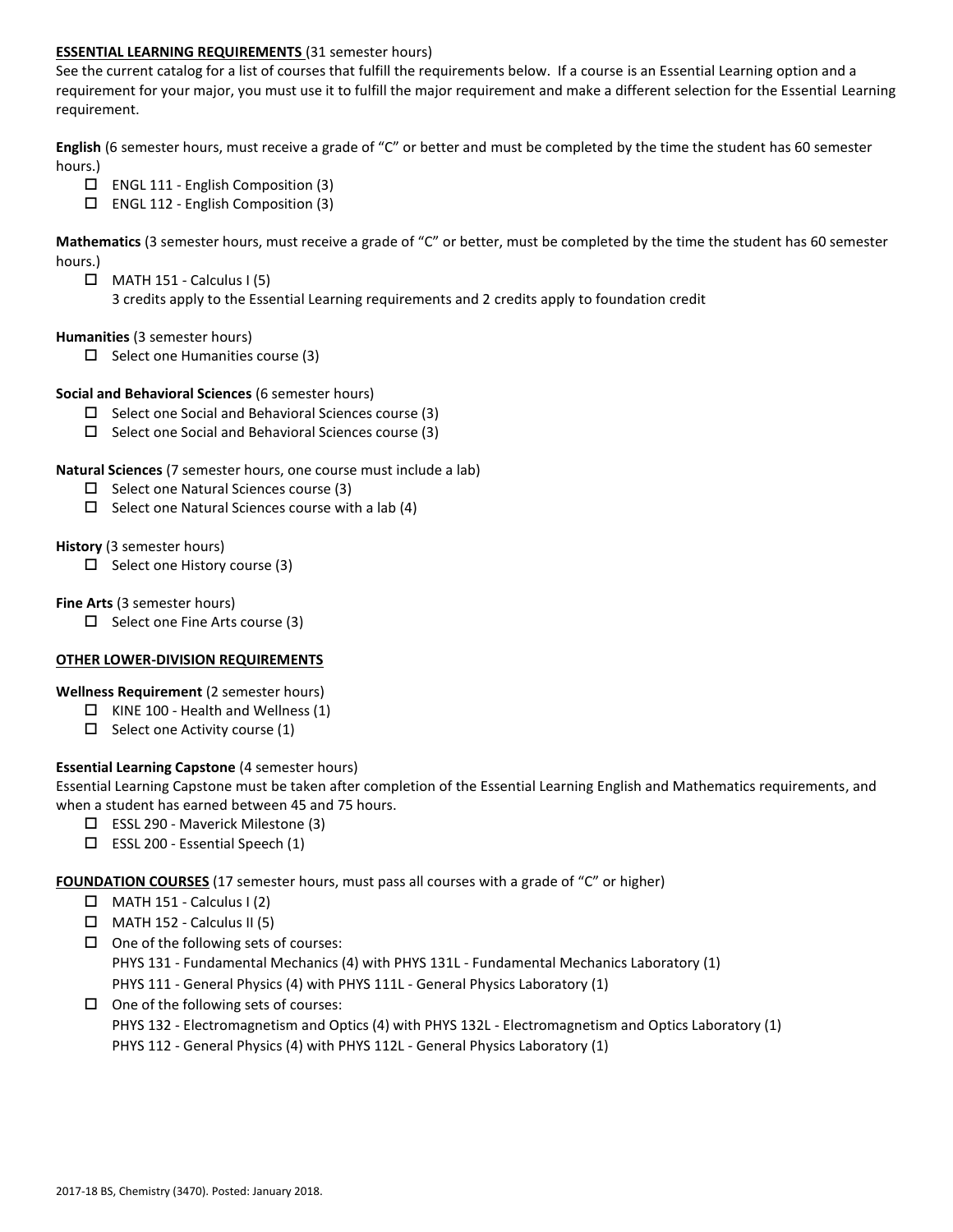### **BS, CHEMISTRY REQUIREMENTS** (51 semester hours, must pass all courses with a grade of "C" or higher)

**Core Courses** (27 semester hours)

- $\Box$  CHEM 131 General Chemistry I (4)
- $\Box$  CHEM 131L General Chemistry I Laboratory (1)
- $\Box$  CHEM 132 General Chemistry II (4)
- $\Box$  CHEM 132L General Chemistry II Laboratory (1)
- CHEM 301 Analytical Chemistry (3)
- $\Box$  CHEM 301L Analytical Chemistry Laboratory (1)
- CHEM 311 Organic Chemistry I (4)
- $\Box$  CHEM 311L Organic Chemistry I Laboratory (1)
- $\Box$  CHEM 312 Organic Chemistry II (4)
- $\Box$  CHEM 312L Organic Chemistry II Laboratory (1)
- $\Box$  CHEM 341 Advanced Laboratory I (2)
- $\Box$  CHEM 442 Communicating in the World of Chemistry (1)

### **Additional Chemistry Courses** (17 semester hours)

- $\Box$  CHEM 321 Physical Chemistry I (3)
- $\Box$  CHEM 322 Physical Chemistry II (3)
- CHEM 351 Inorganic Chemistry I (3)
- $\Box$  CHEM 431 Instrumental Analysis (3)
- $\Box$  CHEM 431L Instrumental Analysis Laboratory (1)
- $\Box$  MATH 253 Calculus III (4)

#### **Restricted Electives** (7 semester hours)

Select 7 semester hours from the following list: (no more than 4 semester hours can come from CHEM 397 or 487)

| CHEM 300 - Environmental Chemistry (4)                                   |
|--------------------------------------------------------------------------|
| CHEM 315 - Biochemistry (3) with CHEM 315L - Biochemistry Laboratory (1) |
| CHEM 316 - Biochemistry II (3)                                           |
| CHEM 352 - Inorganic Chemistry II (3)                                    |
| CHEM 396 - Topics (1-3)                                                  |
| CHEM 397 - Structured Research (1-3)                                     |
| CHEM 421 - Advanced Organic Chemistry I (3)                              |
| CHEM 422 - Advanced Organic Chemistry II (3)                             |
| CHEM 487 - Formal Research (1-3)                                         |
| CHEM 494 - Seminar (1)                                                   |
| CHEM 496 - Topics (3)                                                    |
| П                                                                        |
| □                                                                        |
|                                                                          |

**GENERAL ELECTIVES** (All college level courses appearing on your final transcript, not listed above that will bring your total semester hours to 120 hours. 15 semester hours; 3 hours of upper division may be needed)

| _________ |
|-----------|
|           |
|           |
|           |
|           |
|           |
|           |